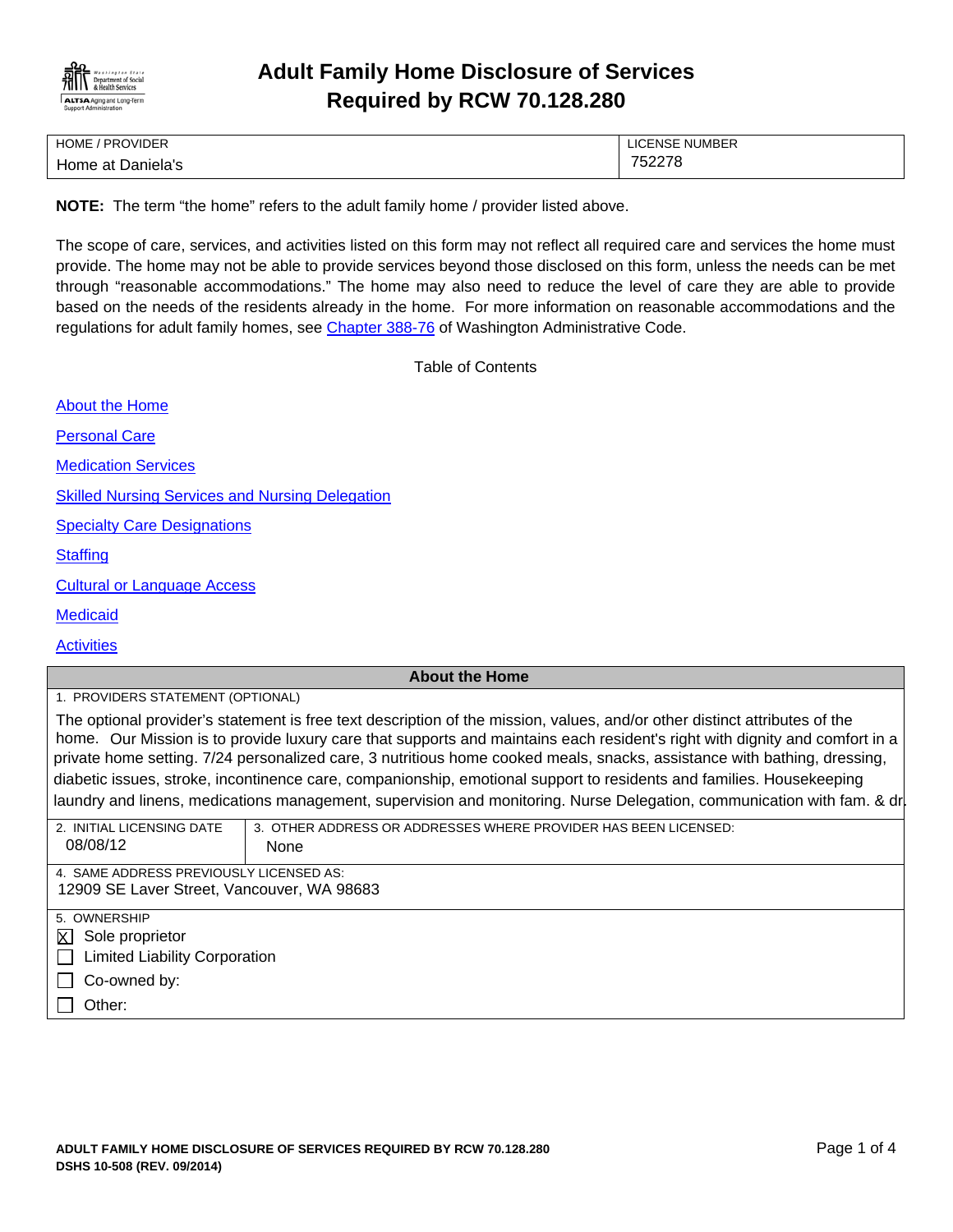## **Personal Care**

| "Personal care services" means both physical assistance and/or prompting and supervising the performance of direct<br>personal care tasks as determined by the resident's needs, and does not include assistance with tasks performed by a<br>licensed health professional. (WAC 388-76-10000)                                 |
|--------------------------------------------------------------------------------------------------------------------------------------------------------------------------------------------------------------------------------------------------------------------------------------------------------------------------------|
| 1. EATING                                                                                                                                                                                                                                                                                                                      |
| If needed, the home may provide assistance with eating as follows:                                                                                                                                                                                                                                                             |
| Feeding by caregiver, pureed food, diabetic meals                                                                                                                                                                                                                                                                              |
| 2. TOILETING                                                                                                                                                                                                                                                                                                                   |
| If needed, the home may provide assistance with toileting as follows:                                                                                                                                                                                                                                                          |
| Toileting management (plans), incontenance care management                                                                                                                                                                                                                                                                     |
| 3. WALKING                                                                                                                                                                                                                                                                                                                     |
| If needed, the home may provide assistance with walking as follows:                                                                                                                                                                                                                                                            |
| Walkers, or canes, also caregivers providing support to resident while walking                                                                                                                                                                                                                                                 |
| 4. TRANSFERRING                                                                                                                                                                                                                                                                                                                |
| If needed, the home may provide assistance with transferring as follows:                                                                                                                                                                                                                                                       |
| Single caregiver assistance, transfer and hoyer lift                                                                                                                                                                                                                                                                           |
| 5. POSITIONING                                                                                                                                                                                                                                                                                                                 |
| If needed, the home may provide assistance with positioning as follows:                                                                                                                                                                                                                                                        |
| Single caregiver, caregiver responding, bridging, etc.                                                                                                                                                                                                                                                                         |
| 6. PERSONAL HYGIENE                                                                                                                                                                                                                                                                                                            |
| If needed, the home may provide assistance with personal hygiene as follows:                                                                                                                                                                                                                                                   |
| Showering, daily cleaning, washing, brushing teeth, hair, etc.                                                                                                                                                                                                                                                                 |
| 7. DRESSING                                                                                                                                                                                                                                                                                                                    |
| If needed, the home may provide assistance with dressing as follows:                                                                                                                                                                                                                                                           |
| Complete care in dressing with or without assistance                                                                                                                                                                                                                                                                           |
| 8. BATHING                                                                                                                                                                                                                                                                                                                     |
| If needed, the home may provide assistance with bathing as follows:                                                                                                                                                                                                                                                            |
| Single person assistance for showering or standby assistance                                                                                                                                                                                                                                                                   |
| 9. ADDITIONAL COMMENTS REGARDING PERSONAL CARE                                                                                                                                                                                                                                                                                 |
| We provide whatever personal care is required or required by resident to maintain good hygiene for the resident                                                                                                                                                                                                                |
| <b>Medication Services</b>                                                                                                                                                                                                                                                                                                     |
| If the home admits residents who need medication assistance or medication administration services by a legally<br>authorized person, the home must have systems in place to ensure the services provided meet the medication needs of<br>each resident and meet all laws and rules relating to medications. (WAC 388-76-10430) |
| Medication management and assistance,<br>The type and amount of medication assistance provided by the home is:                                                                                                                                                                                                                 |
| self administration, nurse delegation for residents who cannot administer there own medications. Blood glucose monitoring                                                                                                                                                                                                      |
| ADDITIONAL COMMENTS REGARDING MEDICATION SERVICES                                                                                                                                                                                                                                                                              |
| None                                                                                                                                                                                                                                                                                                                           |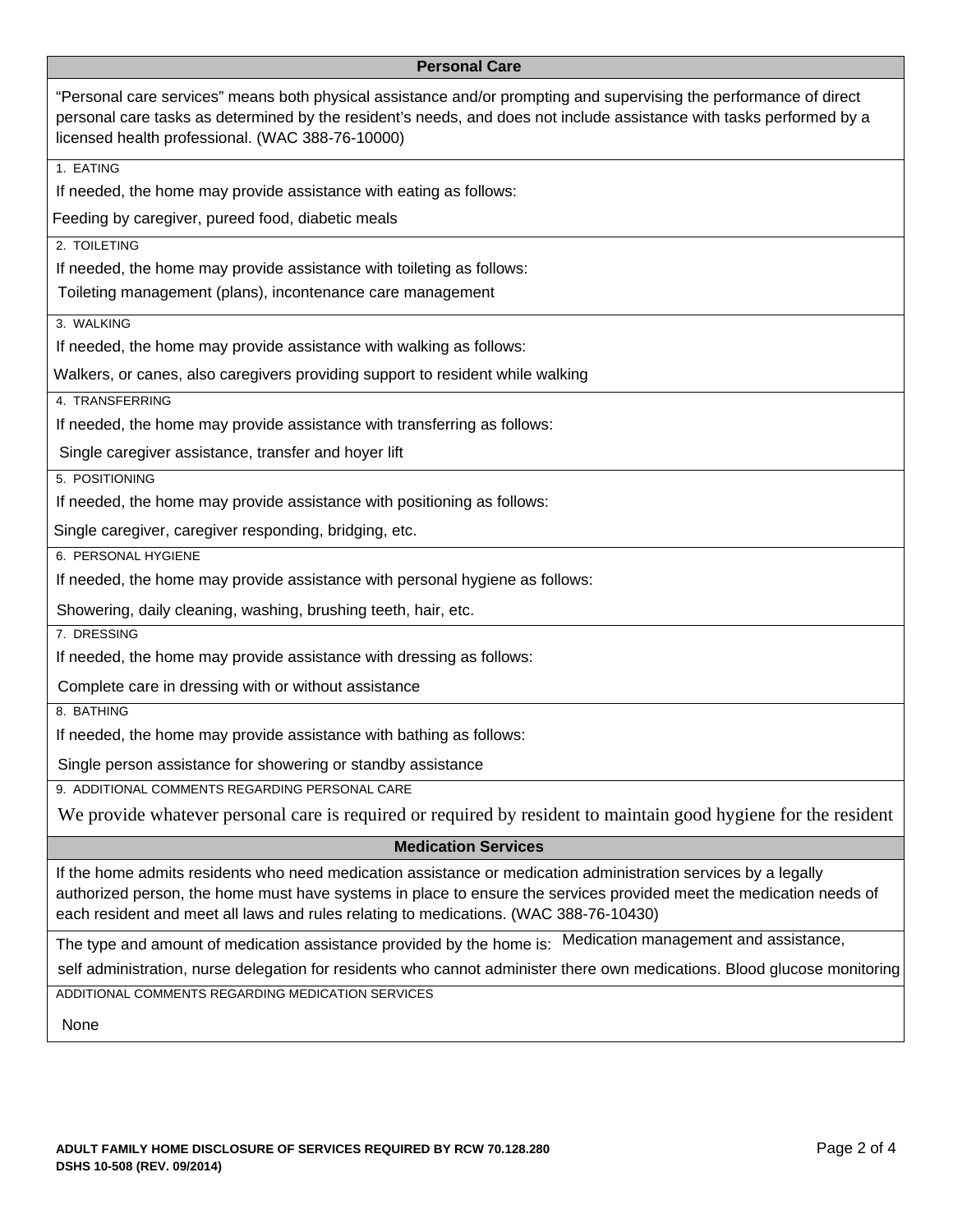| <b>Skilled Nursing Services and Nurse Delegation</b>                                                                                                                                                                                                                                                                                                                                                                                                                                         |
|----------------------------------------------------------------------------------------------------------------------------------------------------------------------------------------------------------------------------------------------------------------------------------------------------------------------------------------------------------------------------------------------------------------------------------------------------------------------------------------------|
| If the home identifies that a resident has a need for nursing care and the home is not able to provide the care per chapter<br>18.79 RCW, the home must contract with a nurse currently licensed in the state of Washington to provide the nursing care<br>and service, or hire or contract with a nurse to provide nurse delegation. (WAC 388-76-10405)                                                                                                                                     |
| The home provides the following skilled nursing services:                                                                                                                                                                                                                                                                                                                                                                                                                                    |
| Kaiser Home Health and SW Home Health                                                                                                                                                                                                                                                                                                                                                                                                                                                        |
| The home has the ability to provide the following skilled nursing services by delegation: Administration of oral medications                                                                                                                                                                                                                                                                                                                                                                 |
| including PRN mediations, eye drops, applications of creams, rectal suppositories for pain and constipation; wound care                                                                                                                                                                                                                                                                                                                                                                      |
| ADDITIONAL COMMENTS REGARDING SKILLED NURSING SERVICE AND NURSING DELEGATION                                                                                                                                                                                                                                                                                                                                                                                                                 |
| None                                                                                                                                                                                                                                                                                                                                                                                                                                                                                         |
| <b>Specialty Care Designations</b>                                                                                                                                                                                                                                                                                                                                                                                                                                                           |
| We have completed DSHS approved training for the following specialty care designations:                                                                                                                                                                                                                                                                                                                                                                                                      |
| Developmental disabilities<br>Mental illness<br>X I<br>$\overline{X}$ Dementia                                                                                                                                                                                                                                                                                                                                                                                                               |
| ADDITIONAL COMMENTS REGARDING SPECIALTY CARE DESIGNATIONS                                                                                                                                                                                                                                                                                                                                                                                                                                    |
| <b>Staffing</b>                                                                                                                                                                                                                                                                                                                                                                                                                                                                              |
| The home's provider or entity representative must live in the home, or employ or have a contract with a resident manager<br>who lives in the home and is responsible for the care and services of each resident at all times. The provider, entity<br>representative, or resident manager is exempt from the requirement to live in the home if the home has 24-hour staffing<br>coverage and a staff person who can make needed decisions is always present in the home. (WAC 388-76-10040) |
| The provider lives in the home.<br>κı<br>A resident manager lives in the home and is responsible for the care and services of each resident at all times.<br>The provider, entity representative, or resident manager does not live in the home but the home has 24-hour staffing<br>coverage, and a staff person who can make needed decisions is always present in the home.                                                                                                               |
| The normal staffing levels for the home are:                                                                                                                                                                                                                                                                                                                                                                                                                                                 |
| $\overline{X}$ Registered nurse, days and times: On Call                                                                                                                                                                                                                                                                                                                                                                                                                                     |
| Licensed practical nurse, days and times:                                                                                                                                                                                                                                                                                                                                                                                                                                                    |
| Certified nursing assistant or long term care workers, days and times: 7 days a week, 24 hours per day<br>K.<br>Awake staff at night<br>Other:<br>ADDITIONAL COMMENTS REGARDING STAFFING                                                                                                                                                                                                                                                                                                     |
| None                                                                                                                                                                                                                                                                                                                                                                                                                                                                                         |
| <b>Cultural or Language Access</b>                                                                                                                                                                                                                                                                                                                                                                                                                                                           |
| The home must serve meals that accommodate cultural and ethnic backgrounds (388-76-10415) and provide<br>informational materials in a language understood by residents and prospective residents (Chapter 388-76 various<br>sections)                                                                                                                                                                                                                                                        |
| The home is particularly focused on residents with the following background and/or languages:                                                                                                                                                                                                                                                                                                                                                                                                |
| We have no preference on background and prefer English, but can communicate in Romanian                                                                                                                                                                                                                                                                                                                                                                                                      |
| ADDITIONAL COMMENTS REGARDING CULTURAL OR LANGUAGE ACCESS                                                                                                                                                                                                                                                                                                                                                                                                                                    |
| We try to accommodate all re religious and cultural backgrounds, as long as they do not adversely impact other residents                                                                                                                                                                                                                                                                                                                                                                     |
| Page 3 of 4<br>ADULT FAMILY HOME DISCLOSURE OF SERVICES REQUIRED BY RCW 70.128.280                                                                                                                                                                                                                                                                                                                                                                                                           |

**DSHS 10-508 (REV. 09/2014)**